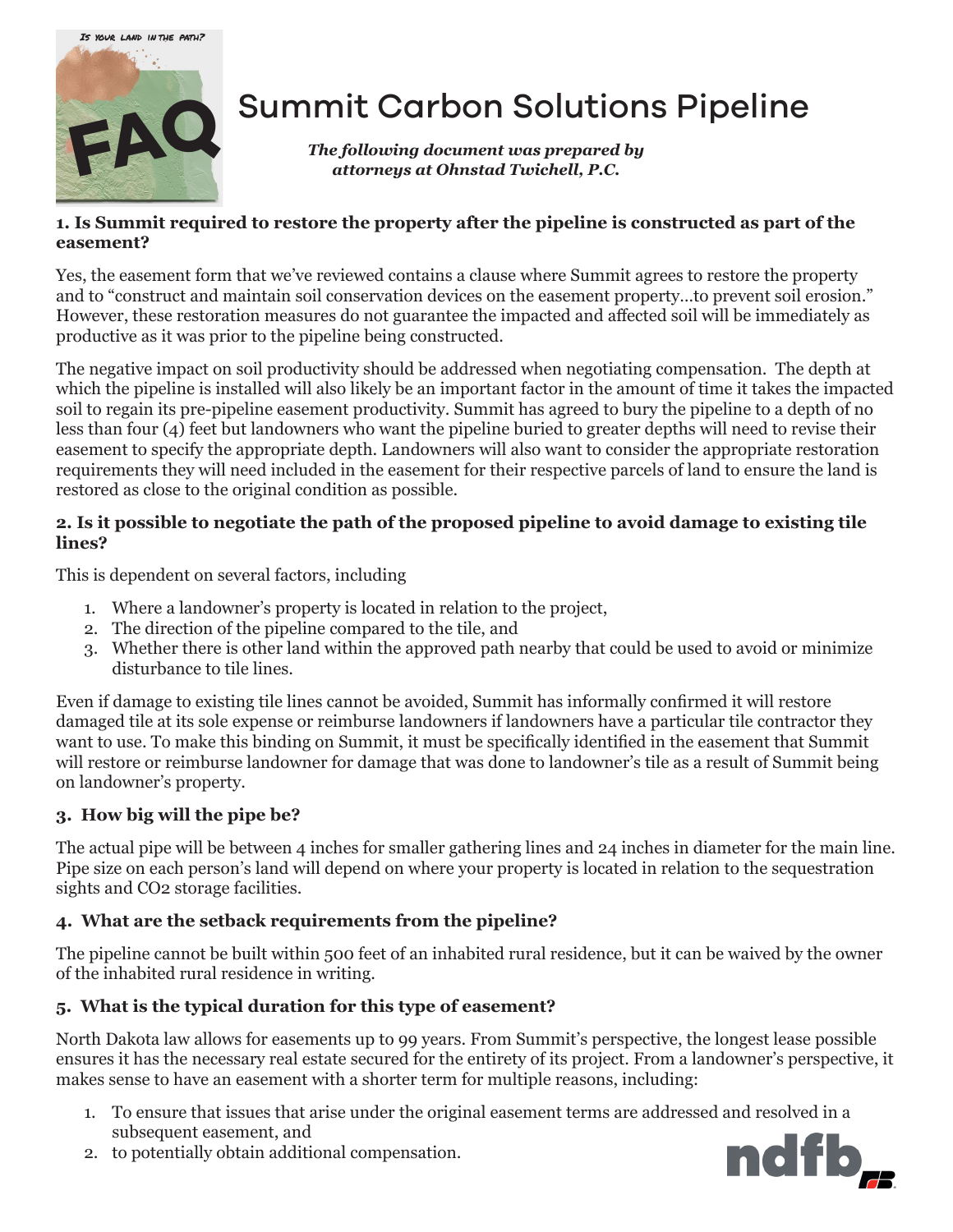#### **6. Regarding compensation, is an annual payment or a one-time, upfront payment more typical for this type of project?**

Compensation structure can and should be negotiated by the landowners and their respective counsel and Summit.

## **7. Will landowners be compensated for damage to crops?**

Summit's proposed easement packages that we've seen so far include a calculation sheet that offer to pay the equivalent of 240 percent of one year's crop damage. However, because it is still unknown as to how long it will take the compacted soil of the pipeline easement property and temporary construction easement property to return to pre-pipeline easement productivity, 240 percent may not accurately reflect the actual damages suffered by the land being compacted and less productive. The restoration practices used will be a factor in how quickly the land returns to its previous level of productivity.

## **8. How can landowners ensure they are receiving just compensation?**

Talk with your neighbors, NDFB, and your attorney to obtain as much information as possible. "Just compensation" will likely differ from landowner to landowner based on

- 1. The quality of the parcel of land and
- 2. Each person's personal view of what they feel just compensation looks like to them and their families.

## **9. Can Summit use eminent domain to take legal interests in my property for the pipeline?**

The short answer is "not yet." However, the N.D. Public Service Commission ("PSC") must first declare that Summit is a "common carrier" and approve Summit's project application prior to using eminent domain. Eminent domain would then only be used if Summit and the landowner cannot agree on the terms (including compensation) of an easement. Summit would also be required to provide the landowner with certain notices prior to taking an interest in the land. Summit also has a duty to attempt to acquire the property via negotiation prior to condemning the property and must offer an amount it believes to be just compensation.

If the landowner and Summit are unable to successfully negotiate terms of an easement because the landowner believes the compensation being offered is not just and Summit commences with eminent domain, North Dakota law allows the judge/Court to require Summit to reimburse landowners for their attorney's and appraiser's fees and costs in defending the eminent domain action even if the landowner is not successful in obtaining a judgment that provides for increased compensation.

### **10. From the landowner's perspective, are there any reg flags in the easement to look for?**

Yes, while compensation is always an important factor in any transaction, other factors that should be considered are:

- 1. Liability and limiting one's liability,
- 2. Indemnification and insurance,
- 3. The requirement to restore real and personal property,
- 4. Easement duration,
- 5. Easement route, and
- 6. Factors that are unique/important to each parcel of land.

### **11. Will the path of the pipeline cut diagonally through my field or will it 'stair-step' along the boundary of my fields/property?**

Currently, the proposed project maps the pipeline company has made available show the pipeline running diagonally in a northwesterly direction from southeast North Dakota to the center of the state. Whether the easement is to run diagonally through a landowner's property is something that should be negotiated between the parties.